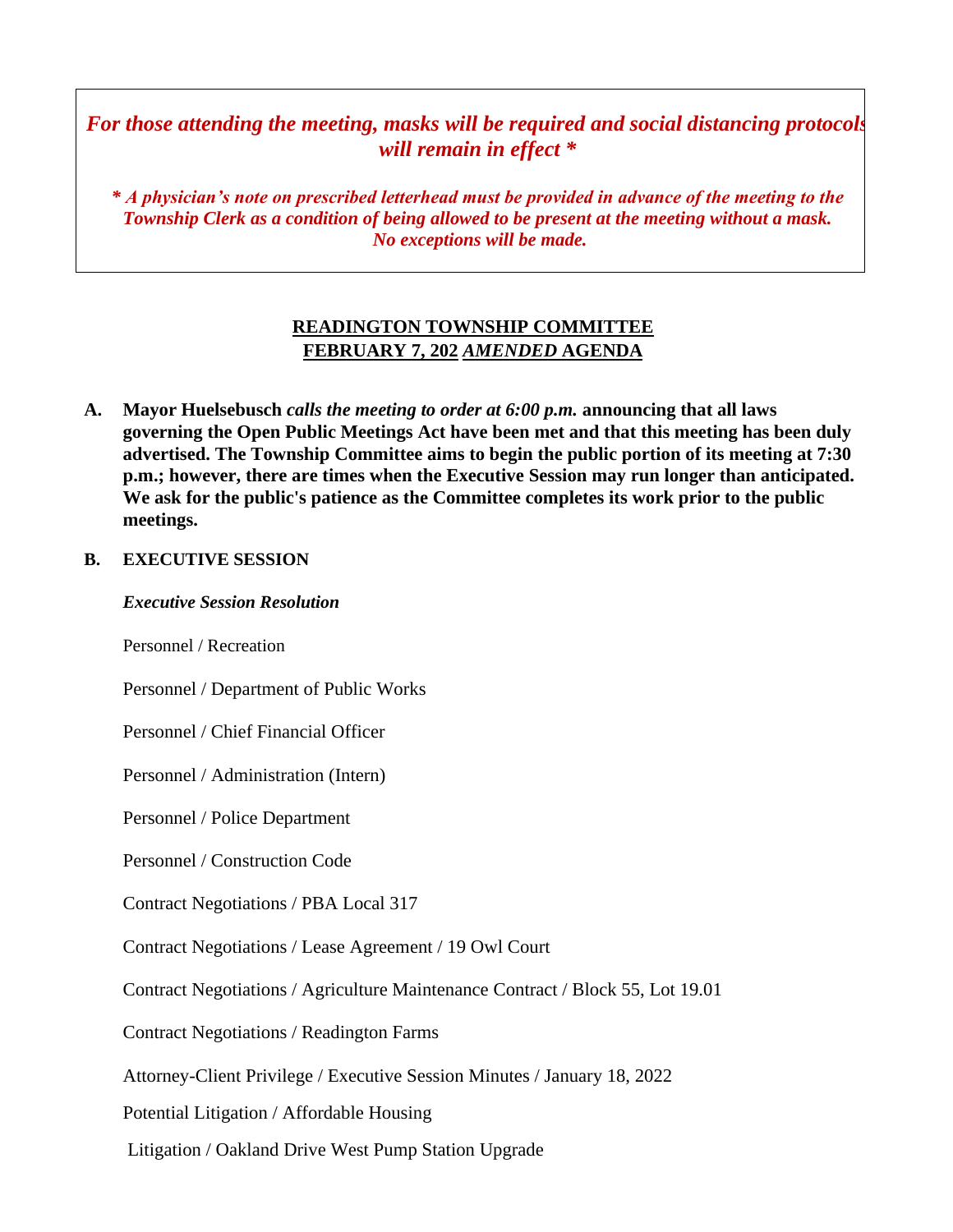Litigation / Civil Action Summons / Rosehill and Rosedale Cemetery Associations vs. Township of Readington and the Township Committee of the Township of Readington

# **C. SALUTE TO FLAG**

# **D. REPORT ON EXECUTIVE SESSION**

### **E. CONSENT AGENDA**

All items listed with an asterisk "\*" are considered to be routine by the Township Committee and will be enacted by one motion. There will be no separate discussion of these items unless a Committee member or citizen requests, in which event the item will be removed from the General Order of Business and considered in its normal sequence on the agenda.

- 1. *\* Release of Board of Health Escrow / Block 39, Lot 53.04 (Readington Industrial Center Association, Inc.)*
- 2. \* *Release of Board of Health Escrow / Block 70, Lot 27.12 (Cocuzza)*
- 3. *\* Resolution to Authorize Buy Back of Reserved Sewer Capacity (Ferber)*
- 4. *\* Resolution to Request County of Hunterdon to Abandon the Roundabout Project on County Road 523*
- 5. *\* Resolution Requesting a Reduction in the Speed Limit along County Road 523 and Provide Additional Signage*

### **F. \* APPROVAL OF MINUTES**

*Minutes of January 18, 2022 Meeting* 

### **G. COMMENTS FROM THE PUBLIC for items listed on the agenda only**

*(Note: The Committee will take public comment on the ordinance(s) listed under Section H during the Public Hearing portion)*

### **H. PUBLIC HEARING**

1. *An Ordinance to Provide for the Acceptance of Property Known as Block 73, Lot 15 in the Township of Readington, County of Hunterdon and State of New Jersey from Flood - Ordinance #01-2022*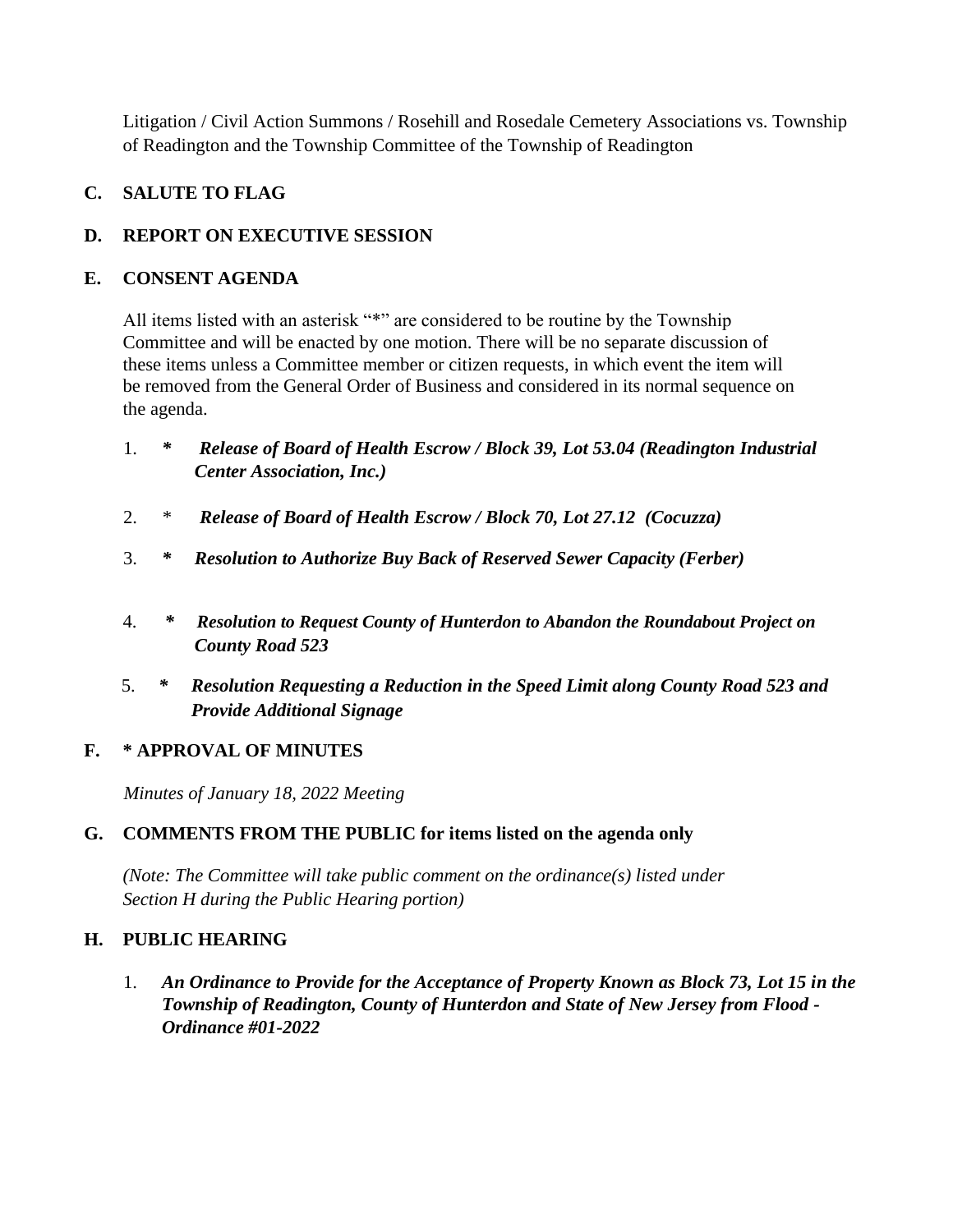- 2. *An Ordinance of the Township of Readington, Hunterdon County and State of New Jersey Repealing Ordinance #19-2021 which Prohibited All Classes of Cannabis Businesses within the Township and Amending Chapter 88 of the Code of the Township of Readington Entitled "Cannabis Businesses" to Permit Certain Classes of Cannabis Businesses - Ordinance #02-2022*
- 3. *An Ordinance of the Township of Readington, Hunterdon County and State of New Jersey Amending and Supplementing Chapter 88 of the Code of the Township of Readington to Establish a Cannabis Transfer Tax and User Tax in the Township - Ordinance #03-2022*
- 4. *An Ordinance of the Township of Readington to Amend the Zoning Map and Article IV "District Regulations" of Chapter 148 "Land Development" of the Code of the Township of Readington to Create a New Zone Known as the Licensed Cannabis Business Overlay (LCBO) Zone District - Ordinance #04-2022*

### **I. CORRESPONDENCE / OTHER INFORMATION**

- 1. Letter dated January 19, 2022 from Jennifer Ader, Municipal Clerk, Township of Tewksbury regarding *An Ordinance of the Township of Tewksbury, Hunterdon County, New Jersey Amending Article IV, Land Use Board, Zoning Board of Adjustment and Historic Preservation Commission, Section 406, Procedures/Applications for Historic Review, of the Development Regulations Ordinance.*
- 2. Letter dated December 20, 2021 from Nicole Magdziak, Day Pitney, LLP regarding *Lamington River Farms Preliminary and Final Site Plan Application, Block 37.01, Lot 1.* (Entire Application on File in Planning Board for Review)

### **J. NEW BUSINESS**

- 1. *An Ordinance of the Township of Readington, in the County of Hunterdon, New Jersey Adopting the Redevelopment Plan for Block 36, Lots 4, 5, 5.02, 65 and 66 Pursuant to the Local Redevelopment and Housing Law*
- 2. *An Ordinance Amending Chapter 48 "Land Development" of the Code of the Township of Readington with Respect to Sidewalk Design Standards*
- 3. *An Ordinance of the Township of Readington Amending Ordinance #41-2021 Adopted on December 20, 2021 Amending the Zoning Map and Article IV "District Regulations" of Chapter 148 "Land Development" of the Code of the Township of Readington to Remove Certain Zoning Districts Found at Sections 148-27.10 (MFAH-2) and 147-27.13 (MFAH-5) of the Code and Creating a New Inclusionary Housing Zone also known as the Multi-Family Affordable Housing-2.5 (MFAH-2.5) District*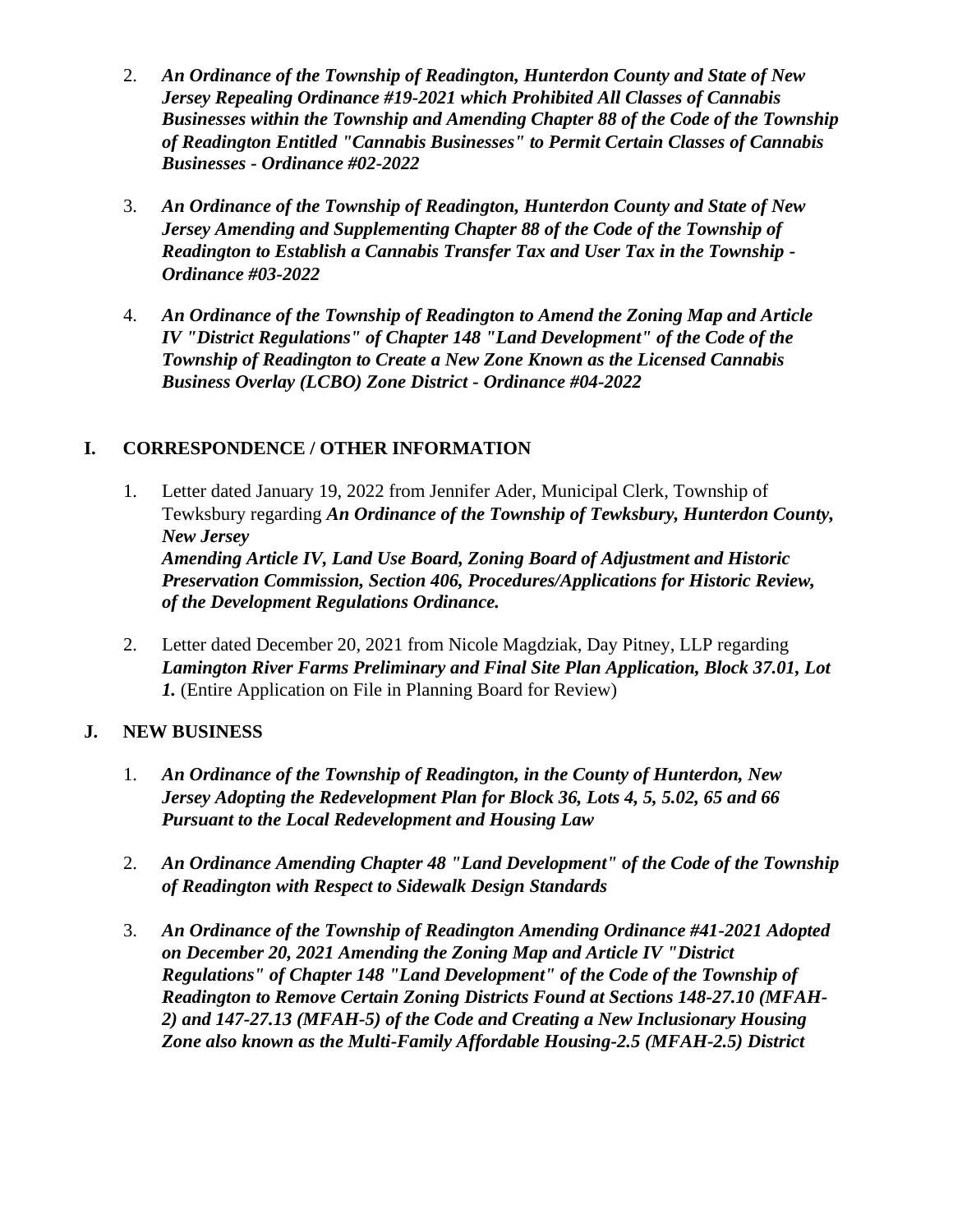- 4. *Acceptance of Maintenance Bond / Toll NJ I, LLC / Block 36, Lot 49 (Phase I)*
- 5. *Acceptance of Maintenance Bond / Toll NJ I, LLC / Block 36, Lot 49 (Phases 2-4)*
- 6. *Resolution of the Township Committee of the Township of Readington, in the County of Hunterdon, New Jersey Authorizing an Application to the Complete Streets Technical Assistance Program*
- 7. *Resolution for a Place to Place Transfer (Expansion of Premises) of Plenary Retail Consumption License*

#### **K. ADMINISTRATOR'S REPORT**

### **L. ATTORNEY'S REPORT**

#### **M. COMMITTEE REPORTS**

#### 1. **John Albanese**

Planning Board/Affordable Housing Social Services Recreation *Recreation Annual Report 2021*

#### 2. **Betty Ann Fort**

Historic Preservation / Museums Zoning Emergency Services / Fire Official Library Services

#### 3. **Jonathan Heller**

Board of Health Sewer Advisory Environmental Commission Finance *\* Tax Lien Redemption \* Payment of Bills* 

#### 4. **Juergen Huelsebusch**

Police Department / Traffic Safety Agricultural Advisory Committee Farmland / Open Space Advisory Board